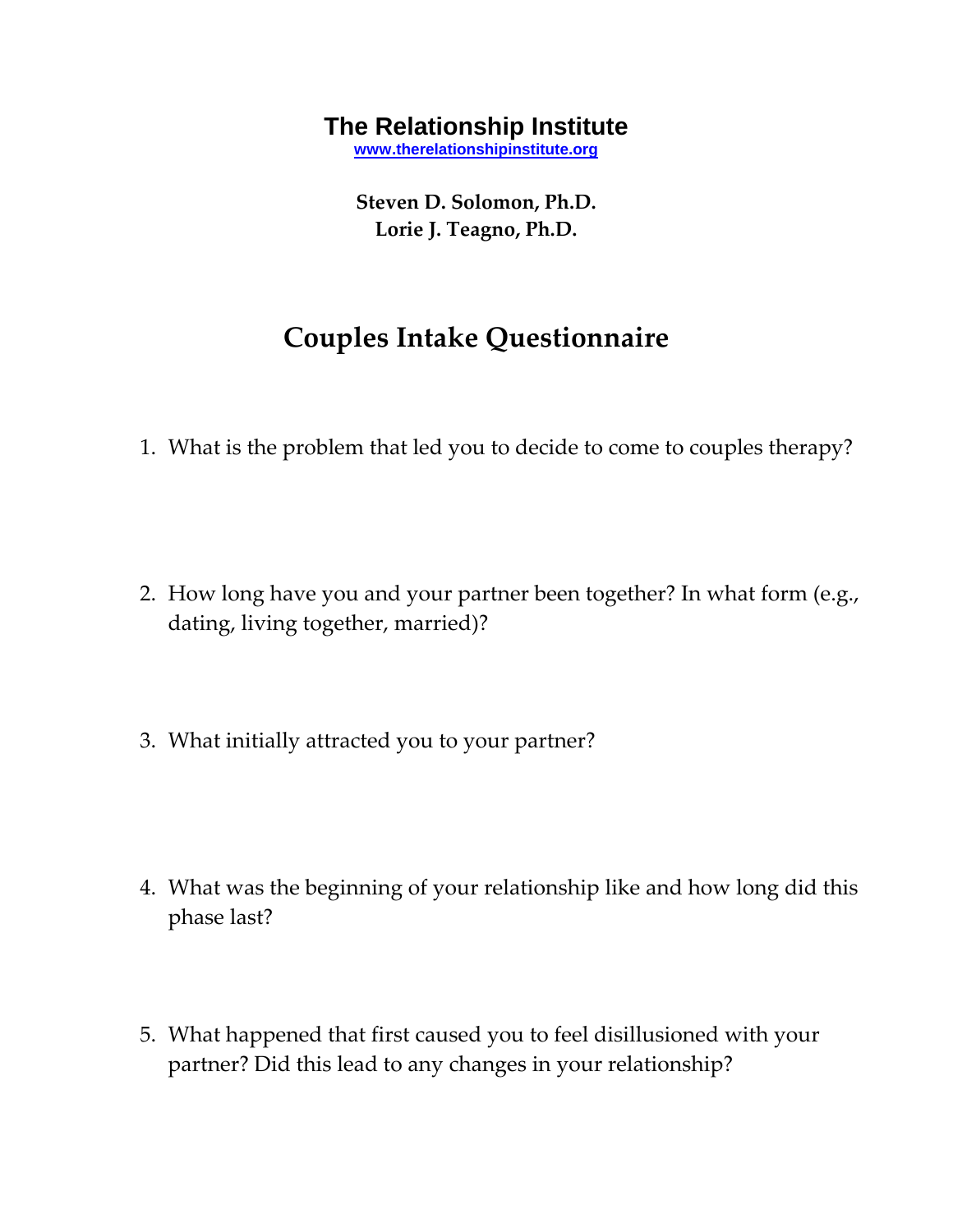- 6. How long has it been since things were good between the two of you? What caused things to go downhill after that?
- 7. How are the two or you similar and how are you different?
- 8. What do you do when there is conflict between the two of you? What does your partner do?
- 9. What do you do when you are angry with him? What does your partner do when angry with you?
- 10. What strengths and weaknesses do you have in resolving conflict? What would you say are your partner's strengths and weaknesses in resolving conflict?
- 11. Do you enjoy being involved in activities separate from you partner? What do you like to do in those situations?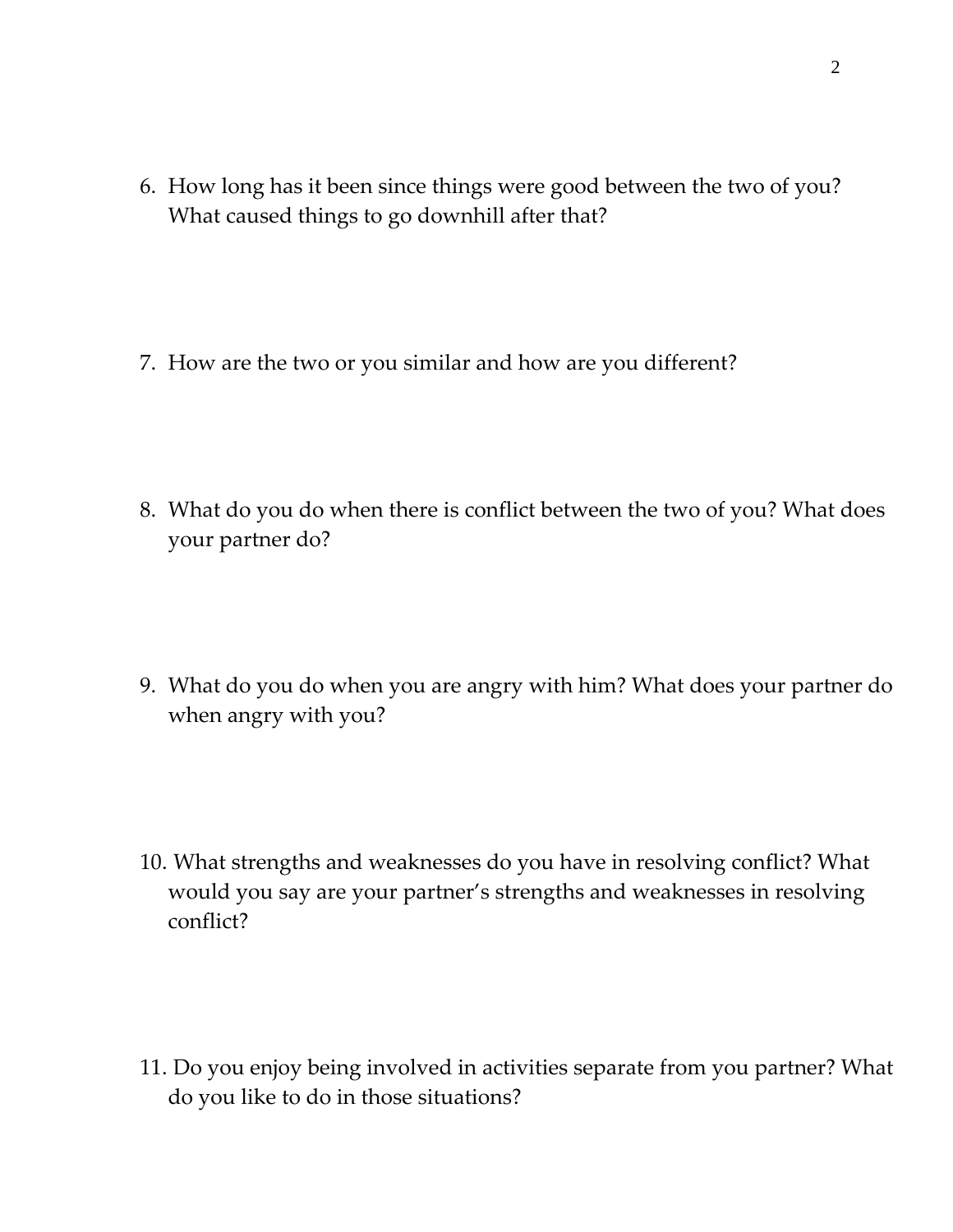- 12. How comfortable are you if your partner spends free time away from you?
- 13. Do you have relationships with other people that create conflict with your partner, and if so, why?
- 14. On a scale of 1 to 10, how aware or in touch with your emotions are you (1=not at all and 10=extremely)? Explain the rating you give yourself.
- 15. On a scale of 1 to 10, how open are you in expressing your innermost feelings, desires and thoughts to your partner (1=totally closed and 10=totally open)? Explain the rating you give yourself.
- 16. What is the area or topic that it is most difficult for you to open with your partner about? Why?
- 17. When you could use support or encouragement from your partner, do you get it? How? When your partner wants support of encouragement from you do you feel that you give it? How?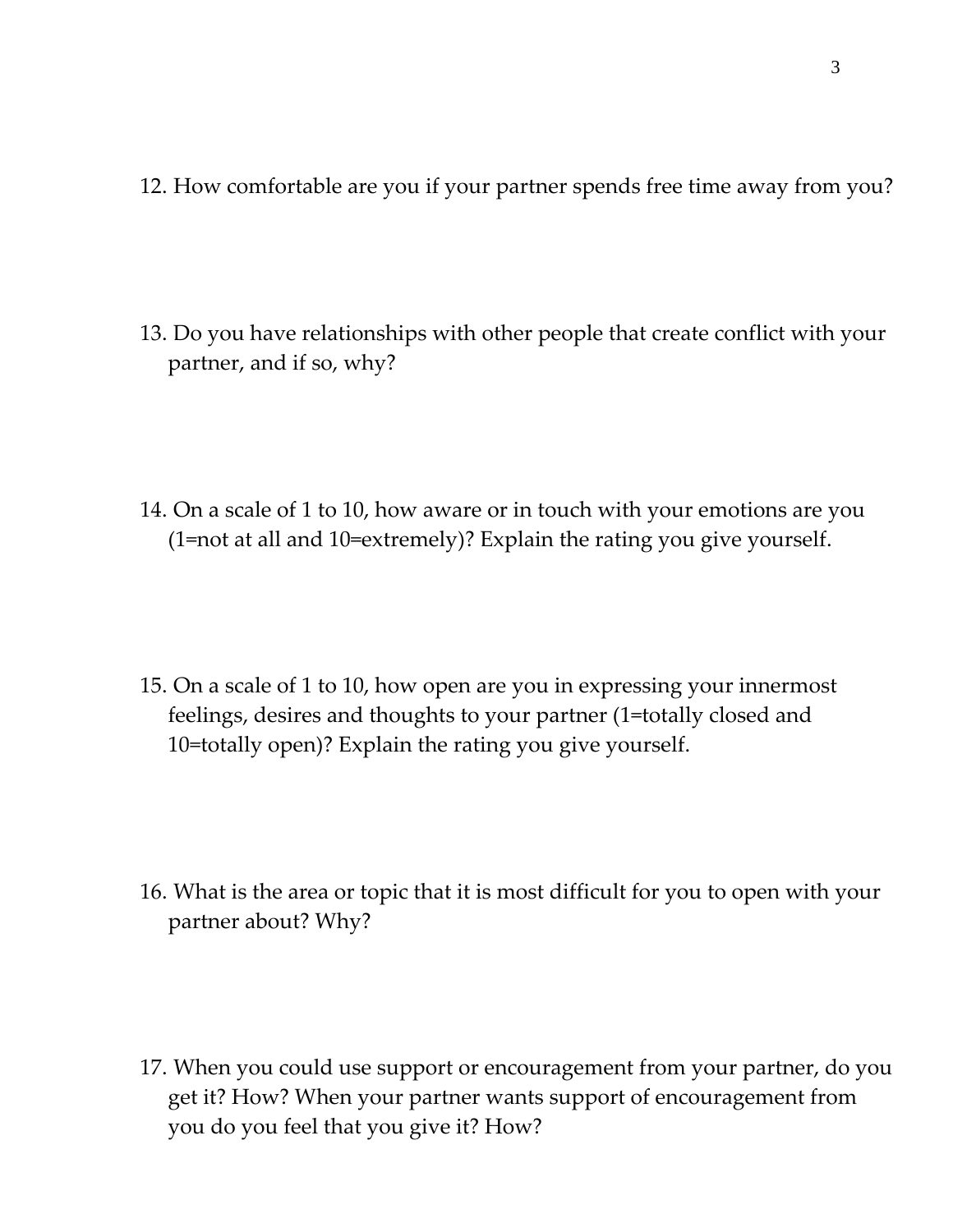18. Describe your sexual relationship. What do you find most satisfying about it? What don't you like about it? How has your sexual relationship changed since you were first together?

- 19. When do you feel most content in your relationship? When do you feel most unhappy or frustrated?
- 20. On a scale of 1 to 10, describe your level of commitment to your relationship (1=not at all, 10= extremely). Explain the rating you give yourself.
- 21. On a scale of 1 to 10, how much do you still love your partner (1=not at all, 10=very deeply)? Explain the rating you give yourself.
- 22. On a scale of 1 to 10, how much do you respect your partner (1=not at all, 10=very highly)? What is it about him that creates that level of respect in you?